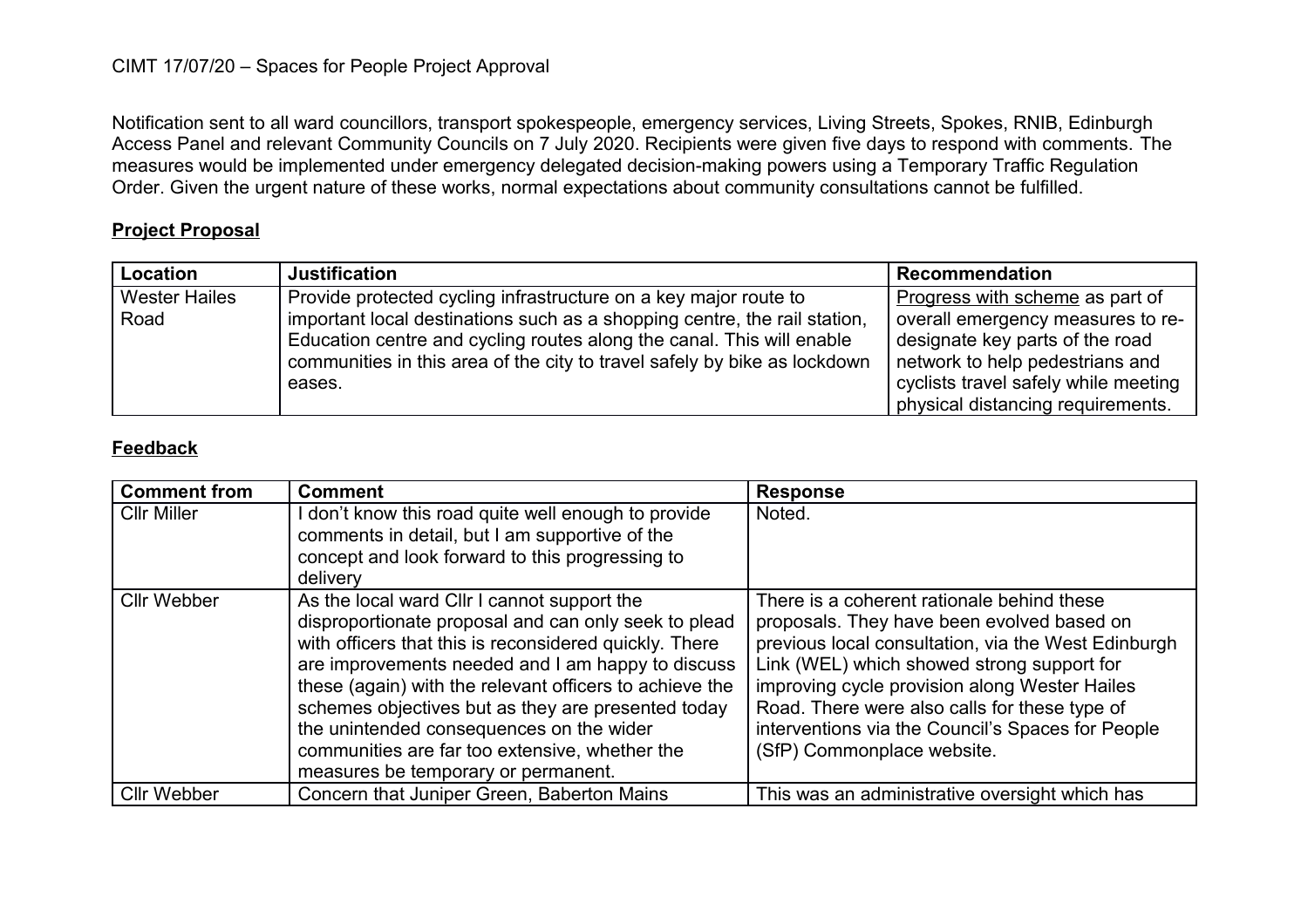|                    | Community Council was not included in the<br>stakeholder mailing list                                                                                                                                                                                                                                                                                                                                                                                                                                                                                                                                                                                                                                                                                                                                                                                                                                                                                                                                                                                                                                                                                                                                                                                                                                                                                    | been rectified. Consequently, we received<br>comments from Juniper Green, Baberton Mains<br>Community Council and neighbouring community<br>councils.                                                                                                                                                                                                                                                                                                                                                                                                                                                                                                                                                                                                                                                                                                        |
|--------------------|----------------------------------------------------------------------------------------------------------------------------------------------------------------------------------------------------------------------------------------------------------------------------------------------------------------------------------------------------------------------------------------------------------------------------------------------------------------------------------------------------------------------------------------------------------------------------------------------------------------------------------------------------------------------------------------------------------------------------------------------------------------------------------------------------------------------------------------------------------------------------------------------------------------------------------------------------------------------------------------------------------------------------------------------------------------------------------------------------------------------------------------------------------------------------------------------------------------------------------------------------------------------------------------------------------------------------------------------------------|--------------------------------------------------------------------------------------------------------------------------------------------------------------------------------------------------------------------------------------------------------------------------------------------------------------------------------------------------------------------------------------------------------------------------------------------------------------------------------------------------------------------------------------------------------------------------------------------------------------------------------------------------------------------------------------------------------------------------------------------------------------------------------------------------------------------------------------------------------------|
| <b>Cllr Webber</b> | Wester Hailes Road was and is designed to take<br>heavy vehicles and cars. It also serves an overflow<br>for the city bypass. Restricting this road to one lane<br>would have serious repercussions for all the village<br>communities in SW Edinburgh. These have been<br>mentioned on numerous occasions and when the<br>bypass is impacted by a breakdown or worse still an<br>accident, the SW section of Edinburgh grinds to a<br>halt. The impact through Colinton, Juniper Green,<br>Currie and Balerno and along the A71 is to bring<br>these communities to a standstill. Making this road<br>one lane is irresponsible. Access to Baberton Mains<br>and Westburn will also be badly impacted with the<br>reduction to one lane at the traffic lights at West Side<br>Plaza, coming from the north<br>It also seems to discount the need for any vehicles<br>to turn right at Gillespie to reach Juniper Green and<br>Lanark Road. And given the ongoing debate re<br>Gillespie Crossroads when it comes to being<br>optimised to manage traffic at peak times this would<br>only further add to the challenge. It will also<br>encourage rat running along Viewfield Road which<br>already experiences this on a regular basis, as road<br>users look to avoid the delays turning right.<br>Has any study been undertaken to assess the impact | It is Council policy to prioritise active travel and<br>public transport across our roads network. These<br>proposals are aligned with that approach. We<br>recognise that when an incident occurs on the<br>bypass the traffic on Wester Hailes Road increase,<br>however we believe it more beneficial to provide<br>high quality cycle provision for the local residents<br>every day of year rather than not providing provision<br>due to or the occasions when the bypass is not<br>functioning as normal.<br>At the Murrayburn junction two lanes are being<br>maintained to ensure that sufficient junction<br>functionality is maintained.<br>We have used the detailed traffic modelling<br>undertaken as part of the WEL for this road to<br>inform the designs.<br>The design includes two lanes on the approach to<br>the Lanark road junction. |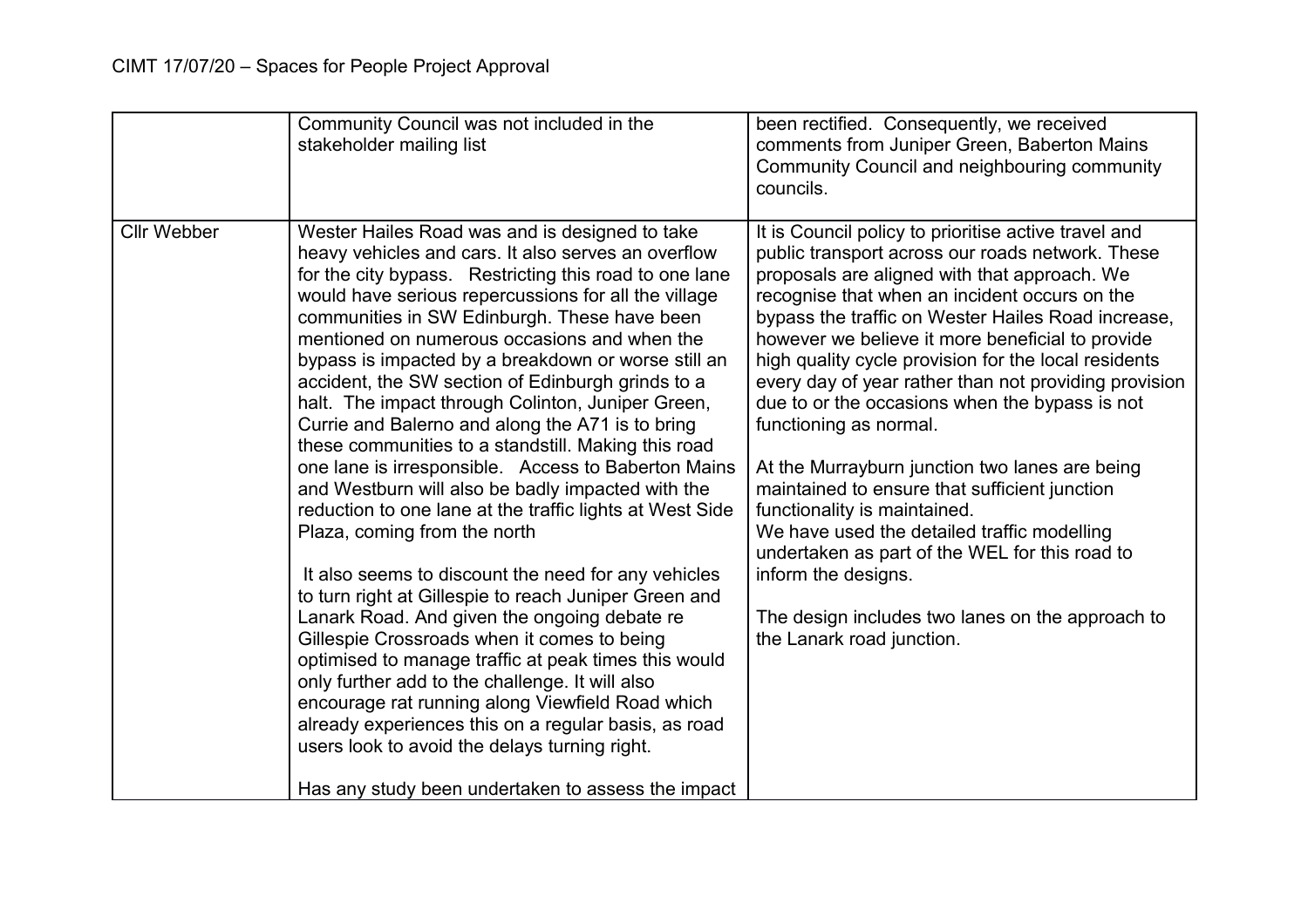|                    | analysis on the effect of queueing traffic at the<br>various junctions?                                                                                                                                                                                                                                                                                                                                                             |                                                                                                                                                                                                                                                                                                                                                                                                                                                                                                                                                                                                                                                                                                     |
|--------------------|-------------------------------------------------------------------------------------------------------------------------------------------------------------------------------------------------------------------------------------------------------------------------------------------------------------------------------------------------------------------------------------------------------------------------------------|-----------------------------------------------------------------------------------------------------------------------------------------------------------------------------------------------------------------------------------------------------------------------------------------------------------------------------------------------------------------------------------------------------------------------------------------------------------------------------------------------------------------------------------------------------------------------------------------------------------------------------------------------------------------------------------------------------|
| <b>Cllr Webber</b> | Why it has been deemed necessary to reduce the<br>speed from 40mph to 20mph. This along with the<br>single lane will make this route even less favourable<br>by larger HGVs. We need orbital routes around this<br>side of the city that are suitable for heavy goods<br>vehicles.                                                                                                                                                  | In line with Council policy, this makes the road safer<br>for cyclists and pedestrians and does not have any<br>significant impact on bus services.                                                                                                                                                                                                                                                                                                                                                                                                                                                                                                                                                 |
| <b>Cllr Webber</b> | How do all of the new temporary measures connect<br>with each other and create a network of safe spaces<br>for active travel IN ADDITION to those already in<br>existence. Is the Active Travel Team aware of the<br>shared pathway cycle path that runs parallel to<br>Wester Hailes Road? Why when such accepted<br>infrastructure is already in existence is it not looked<br>to be upgraded and improved in the first instance? | Delivery of this scheme, and the others in the area,<br>will significantly add to the existing network of<br>routes at the Canal, Quiet Route 8 and Quiet Route<br>9. Specifically, it will provide protected North/South<br>cycle routes and connections to key destinations<br>such as rail stations, education centres, local<br>residences and the major shopping centre in the<br>area. These connections were requested by the<br>local community via earlier consultations under<br>WEL.                                                                                                                                                                                                     |
|                    |                                                                                                                                                                                                                                                                                                                                                                                                                                     | Due to the size of some of junctions, the limited<br>space available and budget constraints, it is not<br>currently possible to join up all the temporary<br>schemes. However, they do all link to key<br>destinations in their own right. Furthermore, they will<br>be fully interconnected once the permanent WEL<br>scheme is delivered in 2021/22.<br>There are no existing parallel cycle paths to Wester<br>Hailes Road that are permissible for cycles to use.<br>The existing path beside the road is for pedestrians<br>only. Further to this, consultation feedback from the<br>WEL indicated that cyclists using the foot path is an<br>issue for pedestrians and this will only be made |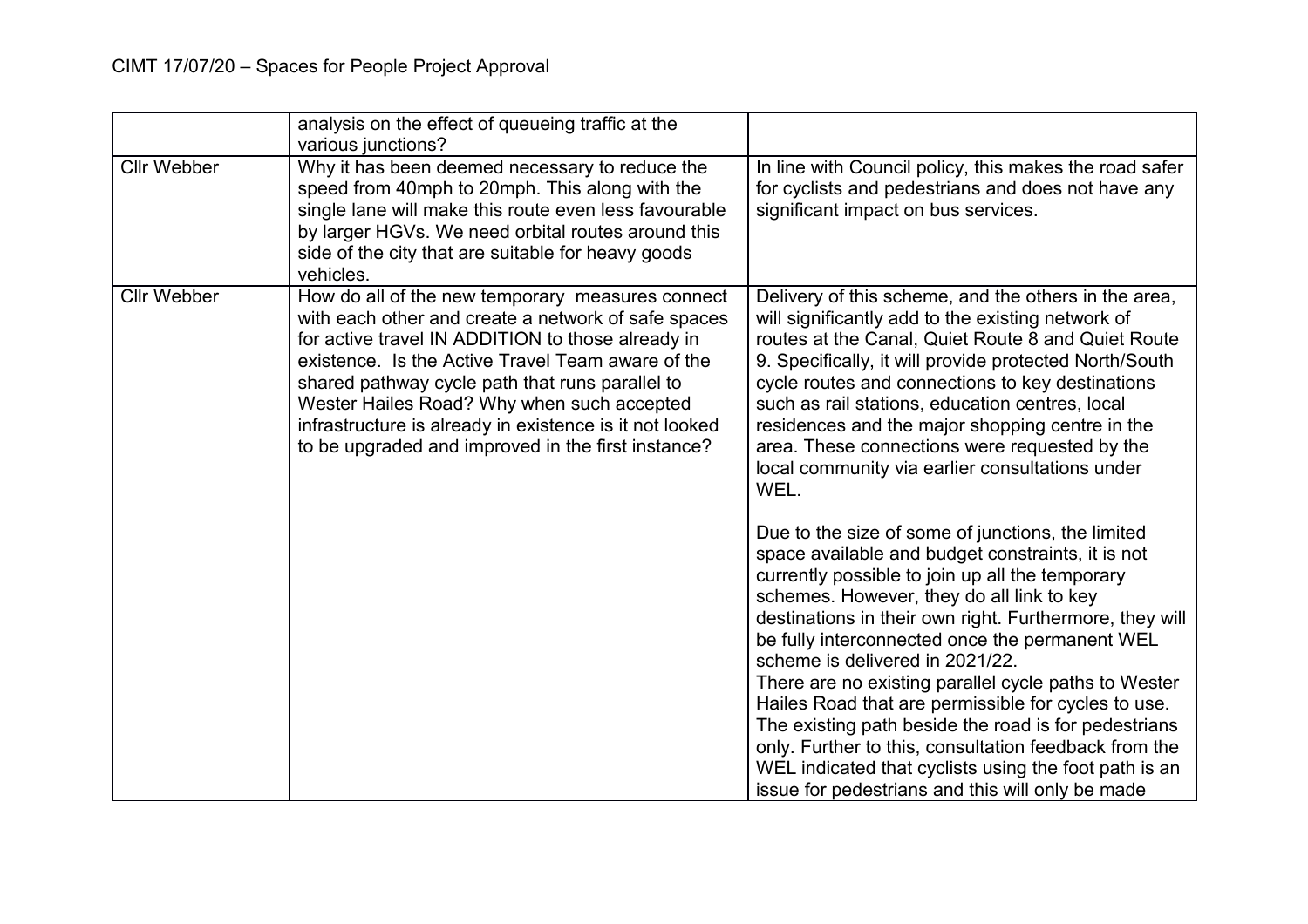|                    |                                                                                                                                                                                                                                                                                                                                                                                                                                                                                    | worse when trying to social distance.                                                                                                                                                                                                    |
|--------------------|------------------------------------------------------------------------------------------------------------------------------------------------------------------------------------------------------------------------------------------------------------------------------------------------------------------------------------------------------------------------------------------------------------------------------------------------------------------------------------|------------------------------------------------------------------------------------------------------------------------------------------------------------------------------------------------------------------------------------------|
| <b>Cllr Webber</b> | Yet again the concept of floating bus stops is<br>included which is not suitable. We have what<br>appears to be a city wide approach that will see<br>pedestrians reduced in the much referenced<br>Transport Hierarchy and they will now have to give<br>way and cross over a cycle path when boarding and<br>disembarking from buses. Many of whom may have<br>limited mobility / sensory impairments. I think this is<br>inappropriate that this is even considered a solution. | Floating bus stops are approved under the<br>Edinburgh street design guidance. These temporary<br>stops would have many of the design elements that<br>a permanent floating stop would have to ensure<br>pedestrian priority and safety. |
| <b>Cllr Bruce</b>  | I would urge the people responsible for this proposal<br>not to go ahead in its present form and think about<br>safety of cyclists by using redundant space and<br>enhancing existing infrastructure.<br>Concerned proposals are being rushed through when                                                                                                                                                                                                                         | The design has been carefully considered, building<br>on design work, modelling and consultation carried<br>out for the WEL.<br>Consultation for WEL, as well as the Council's<br>Commonplace website for SfP, highlighted that          |
|                    | businesses are starting to open again. We need to<br>kick start our economy by making it easier for people<br>to get to their work, for shopping, for visiting a<br>relative who might be suffering from social isolation<br>or otherwise businesses will fail leading to mass<br>unemployment. The money spent on this proposal                                                                                                                                                   | reducing vehicle speeds and improving cycle<br>provision along this road was supported. Providing<br>this scheme will permit local residents and<br>commuters to access places of education, work,<br>leisure and retail.                |
|                    | would be better spent on fixing potholes and<br>resurfacing roads in the Ward rather than creating<br>cycle lanes that very few people will use                                                                                                                                                                                                                                                                                                                                    | External funding used for this scheme will have no<br>impact on the Council's delivery of road renewals<br>schemes.                                                                                                                      |
| <b>Cllr Bruce</b>  | Reducing the speed limit from 40mph to 20mph will<br>cause a massive increase in pollution because<br>engines run more efficiently at 30/40mph.                                                                                                                                                                                                                                                                                                                                    | Studies have so far not conclusively proven either a<br>positive or negative effect on emissions: driving at<br>20mph causes some emissions to rise slightly and<br>some to fall.                                                        |
| <b>Cllr Bruce</b>  | <b>Alternatives</b><br>1. Use the paths that exist already that run parallel to<br>Wester Hailes Road, develop and enhance them as                                                                                                                                                                                                                                                                                                                                                 | There are no existing parallel cycle paths to Wester<br>Hailes Road that are permissible for cycles to use.<br>The existing path beside the road is for pedestrians                                                                      |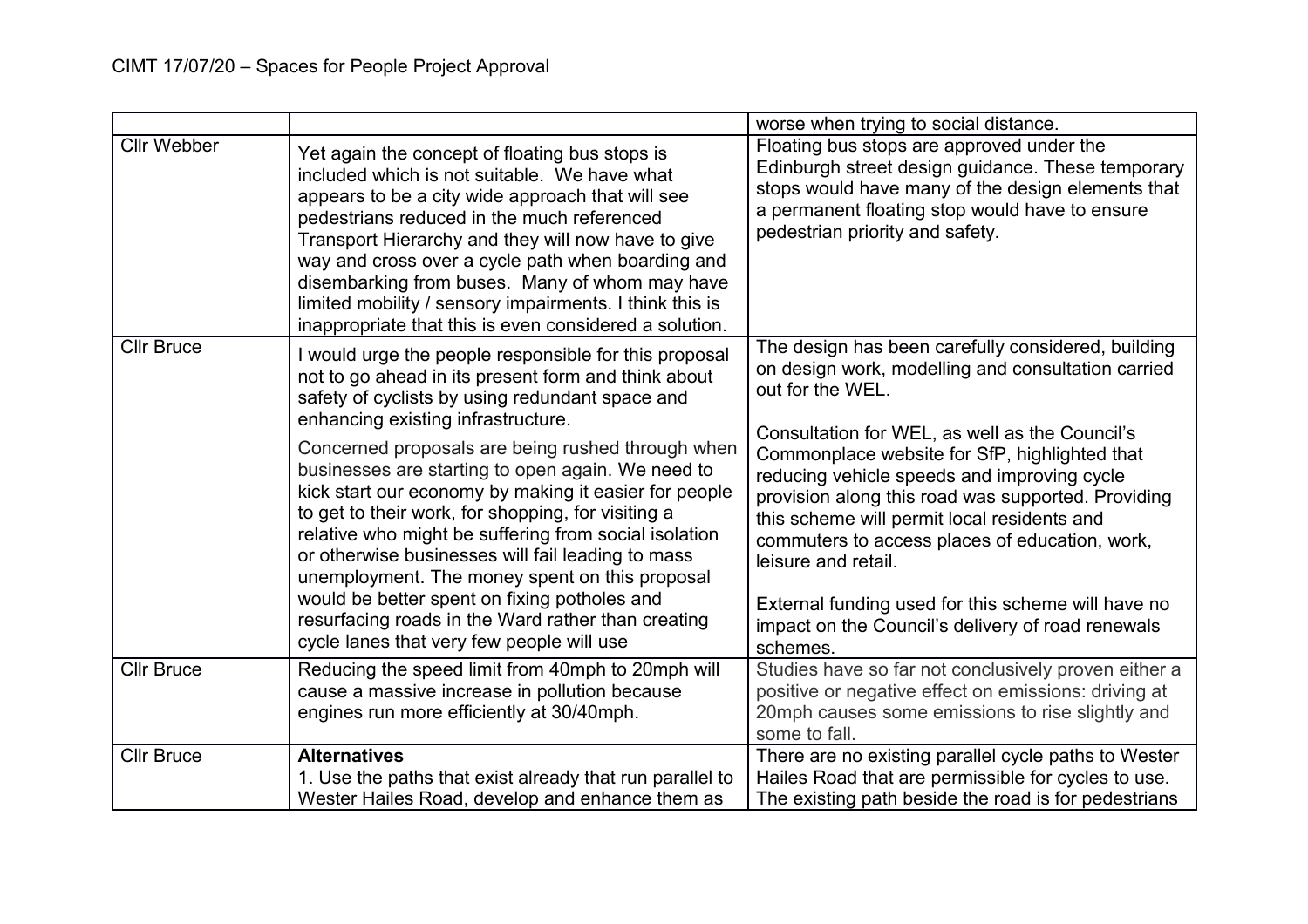|                      | they are much safer for everybody to use.<br>2. Where the cycle paths run close to the road,<br>implement barriers for safety<br>3. Create L.E.D. lighting where there are dark spots<br>in these areas<br>4. Keep bus stops as they are for the safety of<br>pedestrians                                                                                                                                                                                                                                                                                                                                                                                                                                               | only. Further to this, consultation feedback from the<br>WEL indicated that cyclists using the foot path is an<br>issue for pedestrians and this will only be made<br>worse when trying to social distance.<br>4. Floating bus stops are approved under the<br>Edinburgh street design guidance. These temporary<br>stops would have many of the design elements that<br>a permanent floating stop would have to ensure<br>pedestrian priority and safety. |
|----------------------|-------------------------------------------------------------------------------------------------------------------------------------------------------------------------------------------------------------------------------------------------------------------------------------------------------------------------------------------------------------------------------------------------------------------------------------------------------------------------------------------------------------------------------------------------------------------------------------------------------------------------------------------------------------------------------------------------------------------------|------------------------------------------------------------------------------------------------------------------------------------------------------------------------------------------------------------------------------------------------------------------------------------------------------------------------------------------------------------------------------------------------------------------------------------------------------------|
| <b>Cllr Rust</b>     | Reducing traffic to a single lane will cause<br>tremendous pressure on Gillespie Road, Bridge<br>Road and Colinton village as a whole. This is<br>already seen when any lane or part of the city by-<br>pass is closed/obstructed.                                                                                                                                                                                                                                                                                                                                                                                                                                                                                      | The design has retained the two approach lanes at<br>the Lanark Road junction. It is usually the approach<br>lanes that determine the functionality of a junction<br>and as such we would not expect the changes<br>proposed to have a significant impact on the<br>locations that you have highlighted.                                                                                                                                                   |
| <b>Cllr Gardiner</b> | The impact of proposals could have an affect on<br>transport in the wider area. Both Currie Community<br>Council and Balerno Community Council are making<br>representations both about process and potential<br>impact as residents of both communities use the<br>Gillespie Crossroads.<br>In addition there is potential for displacement<br>including increased use of Riccarton Mains Road in<br>Currie and Ravelrigg Road in Balerno. Current use of<br>these routes which go through residential areas<br>particularly by HGVs has been of concern in these<br>communities . Potential for displacement traffic and<br>therefore mitigation needs to be considered in the<br>context of these current proposals. | The design has been carefully considered, building<br>on design work, modelling and consultation carried<br>out for WEL. The running lanes on the approaches<br>to these junctions have been maintained, which is<br>the key element of retaining road functionality. It is<br>unlikely that the scheme should cause significant<br>traffic displacement.                                                                                                  |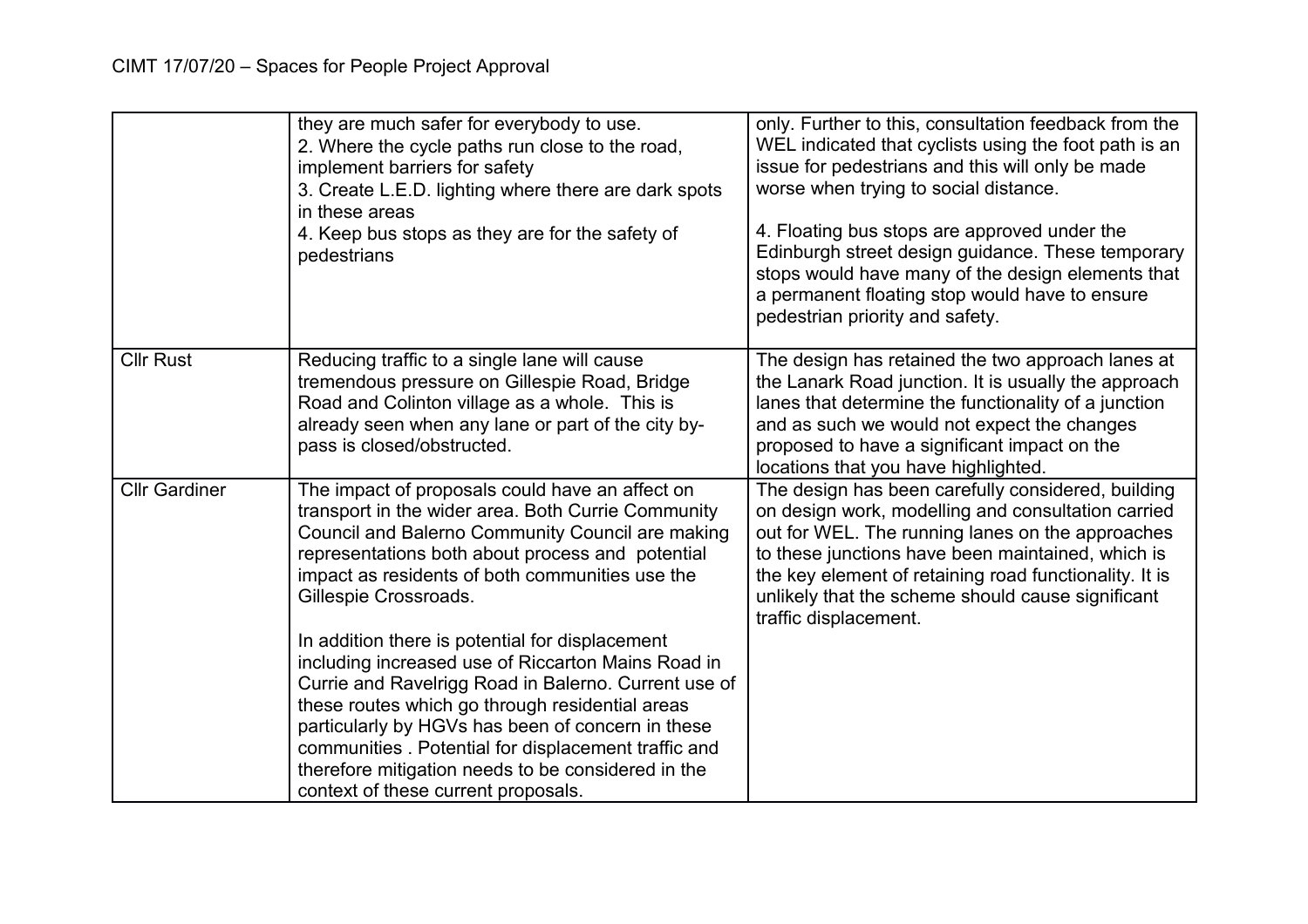| <b>Cllr Gardiner</b> | Calder Road roundabout will be a very challenging<br>environment for cyclists. What measures are<br>proposed here and how does this connect to a wider<br>network?                                                                                                                                                                                                                                                            | Temporary measures to improve the roundabout<br>were considered, however the limited space<br>available and the high traffic volumes made it<br>unachievable without severely impacting on bus                                                                                                         |
|----------------------|-------------------------------------------------------------------------------------------------------------------------------------------------------------------------------------------------------------------------------------------------------------------------------------------------------------------------------------------------------------------------------------------------------------------------------|--------------------------------------------------------------------------------------------------------------------------------------------------------------------------------------------------------------------------------------------------------------------------------------------------------|
|                      | At Gillespie Crossroads proposals are shown to<br>terminate. Again how does this connect with wider<br>networks?                                                                                                                                                                                                                                                                                                              | services. However full cycle provision across<br>through the junction will be provided by the<br>permanent WEL project, due for delivery in 2021/22.                                                                                                                                                   |
|                      | Currently Gillespie Crossroads can be heavily<br>congested with significant tailbacks. It is important to<br>consider traffic flow here and to optimise traffic<br>movement at the junction.                                                                                                                                                                                                                                  | Much like Calder Road junction, the limited space<br>and presence of bus services made it not possible<br>to introduce temporary interventions to improve the<br>junction for cycling.                                                                                                                 |
|                      |                                                                                                                                                                                                                                                                                                                                                                                                                               | As above the junction capacity has been carefully<br>considered.                                                                                                                                                                                                                                       |
| <b>Cllr Gardiner</b> | Historically the way the bypass has been constructed<br>means that the Barberton Junction feeds from<br>Wester Hailes Road Clovenstone Roundabout rather<br>than Lanark Road West. Careful Consideration<br>needs to be given regarding Gillespie Crossroads<br>junction. (I note that the Sustrans route consulted on<br>a couple of years ago used an alternative route in<br>this area). More details for proposals at the | As above responses regarding junction capacity<br>and capacity for improvements for cycles.<br>There are no current proposals for Viewfield Rd.<br>Temporary pedestrians crossing points are not<br>currently being proposed, however new pedestrian<br>crossings are included in the WEL proposal for |
|                      | Crossroads would be helpful. There are also<br>concerns about Viewfield Road (one way) being used<br>increasingly as a rat run - are there proposals to<br>further protect this narrow residential street?                                                                                                                                                                                                                    | permanent implementation in 2021/22.                                                                                                                                                                                                                                                                   |
|                      | Roundabouts and current road junctions can be<br>problematic for active travel, (Wester Hailes Road<br>was designed and operated as the City Bypass prior<br>to the Baberton Section opening). Are pedestrian                                                                                                                                                                                                                 |                                                                                                                                                                                                                                                                                                        |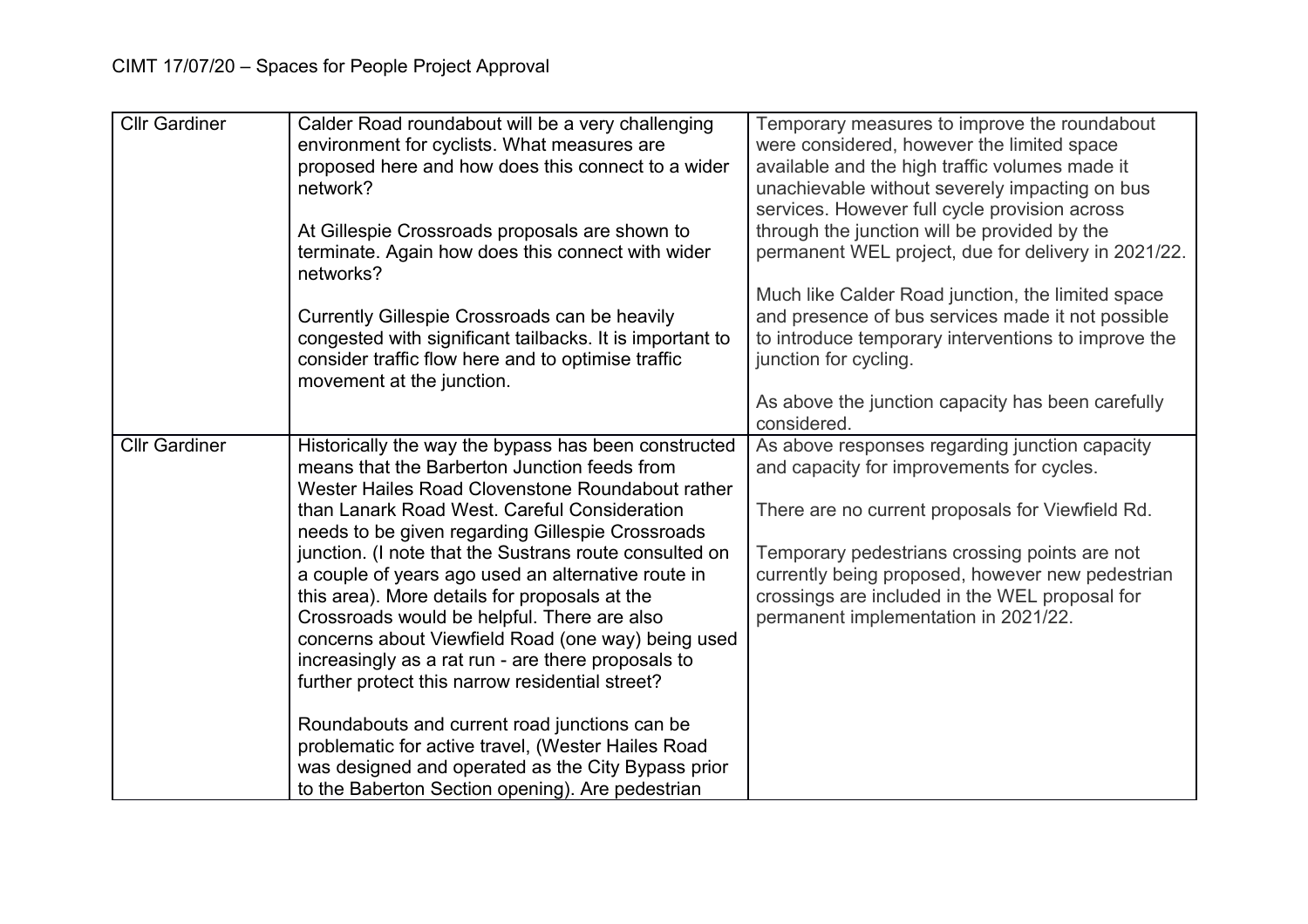|                                                                    | crossing points being considered / reviewed as part<br>of the proposals?                                                                                                                                                                                                                                                |                                                                                                                                                                                                                                                                                                                                                                                                                                                                                                                        |
|--------------------------------------------------------------------|-------------------------------------------------------------------------------------------------------------------------------------------------------------------------------------------------------------------------------------------------------------------------------------------------------------------------|------------------------------------------------------------------------------------------------------------------------------------------------------------------------------------------------------------------------------------------------------------------------------------------------------------------------------------------------------------------------------------------------------------------------------------------------------------------------------------------------------------------------|
| <b>Cllr Gardiner</b>                                               | Curriemuirend Park provides a welcome well planted<br>green space for Clovenstone, Baberton Mains and<br>Juniper Green. This is valuable for physical and<br>mental health to the communities and particularly so<br>in times of social distancing and limited travel. Will<br>connectivity to communities be reviewed? | No new crossing to this park are being proposed,<br>however the segregated cycleways will make<br>journeys to the park somewhat easier, though we<br>recognise that travelling southbound to the park will<br>still be challenging. We will look at this further to see<br>if improvements can be made.                                                                                                                                                                                                                |
| <b>Cllr Gardiner</b>                                               | If in the future beyond the current temporary<br>arrangements any changes should go through a full<br>TRO consultation process.                                                                                                                                                                                         | Any permanent changes would be subject to a full<br><b>Traffic Regulation Order process.</b>                                                                                                                                                                                                                                                                                                                                                                                                                           |
| Juniper Green and<br><b>Baberton Mains</b><br>CC, Currie CC        | Concerns that Juniper Green and Baberton Mains<br>Community Council was not included in the<br>stakeholder mailing list for this notification                                                                                                                                                                           | This was an administrative oversight which has<br>been rectified. Consequently, we received<br>comments from Juniper Green, Baberton Mains<br>Community Council and neighbouring community<br>councils.                                                                                                                                                                                                                                                                                                                |
|                                                                    | Disappointed with the engagement process and lack<br>of consultation regarding this proposal                                                                                                                                                                                                                            | We need to put temporary measures in quickly as<br>our priority is to protect the health and wellbeing of<br>our residents and support businesses. This means<br>we are not able to follow a full engagement process.<br>We have encouraged communities to submit their<br>views on the SfP initiative on the Commonplace<br>website which brought in more than 4000<br>responses. Further information regarding the SfP<br>Programme is available on the Council's website at<br>www.edinburgh.gov.uk/spacesforpeople |
| Juniper Green and<br><b>Baberton Mains</b><br>Community<br>Council | The Juniper Green and Baberton Mains community<br>are not in support of the proposed changes to Wester<br>Hailes Road. There is no clear rationale for the cost<br>of the proposal, the urgency with which its                                                                                                          | There is a coherent rationale behind these<br>proposals. They have been evolved based on<br>previous local consultation, via the West Edinburgh<br>Link (WEL) which showed strong support for                                                                                                                                                                                                                                                                                                                          |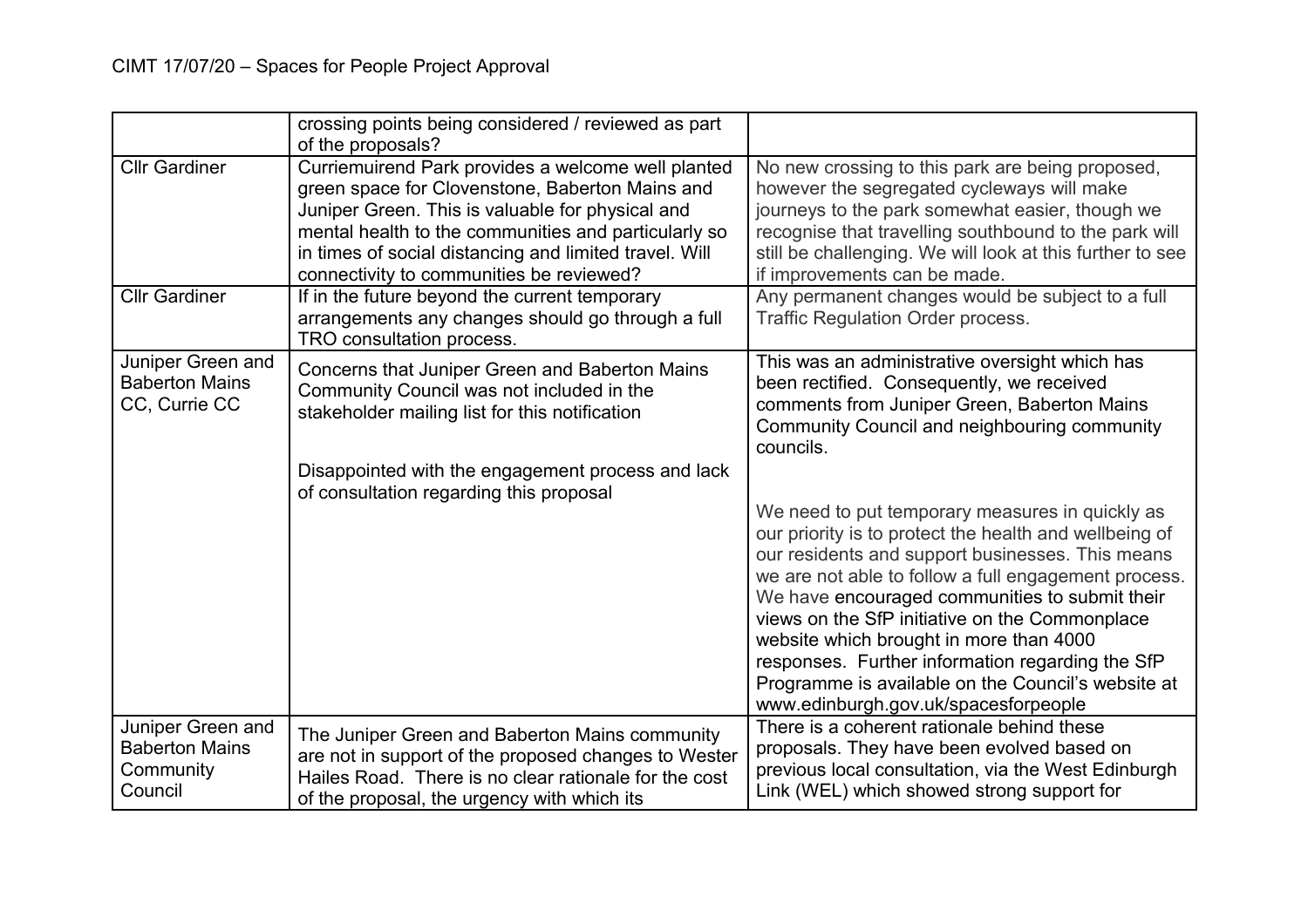| proceeding and why it has been prioritised above<br>others. It is also likely to have a significantly<br>negative impact on both road safety in the<br>surrounding area and air quality.                                                                                                                                                                                                                                                                                                        | improving cycle provision along Wester Hailes<br>Road. There were also calls for these type of<br>interventions via the Council's Spaces for People<br>(SfP) Commonplace website.                                                                                                                                                                                                                                                                                 |
|-------------------------------------------------------------------------------------------------------------------------------------------------------------------------------------------------------------------------------------------------------------------------------------------------------------------------------------------------------------------------------------------------------------------------------------------------------------------------------------------------|-------------------------------------------------------------------------------------------------------------------------------------------------------------------------------------------------------------------------------------------------------------------------------------------------------------------------------------------------------------------------------------------------------------------------------------------------------------------|
|                                                                                                                                                                                                                                                                                                                                                                                                                                                                                                 | The Council compiled, assessed and scored a list of<br>schemes from across the city to improve travelling<br>safely by foot and bike. This scheme was ranked<br>within the first package of around 20 schemes to be<br>delivered.                                                                                                                                                                                                                                 |
|                                                                                                                                                                                                                                                                                                                                                                                                                                                                                                 | It will greatly enhance protection for cyclists, the<br>most vulnerable of all on road users, and will<br>connect them to many important local destinations.<br>Reducing the road to 20mph will also increase road<br>safety, particularly for pedestrians.<br>We do not expect the proposals to significantly<br>impact on air quality in this area.                                                                                                             |
| This proposal is going to waste tens of thousands of<br>pounds that could have been used to achieve that<br>and genuinely make a difference to travel in South<br>West Edinburgh for generations. To make matters<br>worse, the proposed change is a temporary one. So<br>the cost will not just be suffered when it is<br>implemented but also in an estimated 18 months<br>when it is removed. The cost benefit of such a<br>change cannot possibly be justified against the<br>alternatives. | All funding comes directly from the Scottish<br>Government and may only be used for such<br>temporary interventions. All the planned transport<br>expenditure in this area will be unaffected. As such<br>this area will actually be receiving additional<br>transport expenditure will also be helping to achieve<br>the Councils targets of increasing active travel and<br>decreasing private car use.<br>There are no existing parallel cycle paths to Wester |
| Such alternatives have been put forward on the<br>Spaces of People page and would cost a fraction of<br>the WHR changes. They include improving existing                                                                                                                                                                                                                                                                                                                                        | Hailes Road that are permissible for cycles to use.<br>The existing path beside the road is for pedestrians<br>only. Further to this, consultation feedback from the<br>WEL indicated that cyclists using the foot path is an                                                                                                                                                                                                                                     |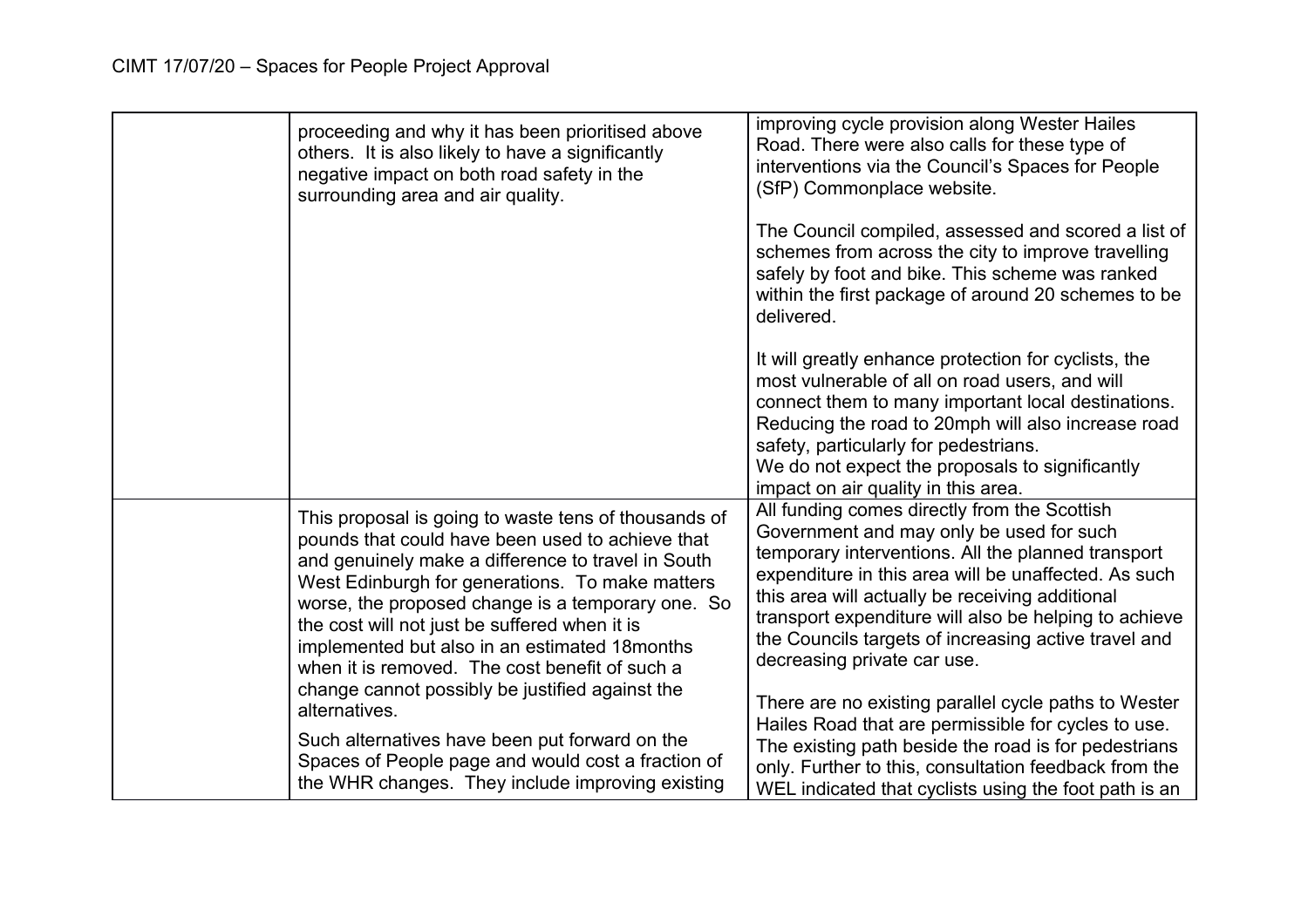|                                    | paths linking the villages and offering safe<br>alternatives to cyclists using main roads                                                                                                                                                                                                                                                                                                                                                                                       | issue for pedestrians and this will only be made<br>worse when trying to social distance. Feedback on<br>Commonplace also highlighted that the existing<br>path are too narrow in p[laces even for pedestrians<br>to use comfortably and as such would be entirely<br>unsuitable for pedestrians and cycles to share.                                                                                                                                                                                                                                                                                                                                                                                                                                                            |
|------------------------------------|---------------------------------------------------------------------------------------------------------------------------------------------------------------------------------------------------------------------------------------------------------------------------------------------------------------------------------------------------------------------------------------------------------------------------------------------------------------------------------|----------------------------------------------------------------------------------------------------------------------------------------------------------------------------------------------------------------------------------------------------------------------------------------------------------------------------------------------------------------------------------------------------------------------------------------------------------------------------------------------------------------------------------------------------------------------------------------------------------------------------------------------------------------------------------------------------------------------------------------------------------------------------------|
|                                    | Alongside WHR is the City Bypass. Traffic data<br>shows that there is on average one incident every<br>day in the vicinity of the Baberton junction. When<br>this happens, traffic uses WHR as an alternative to<br>the Bypass. The result is gridlock the length of WHR<br>both north and south bound. That gridlock occurs<br>when there are two lanes for the traffic to use.<br>Reducing to one lane will increase queuing which in<br>turn increases stress and pollution. | It is Council policy to prioritise active travel and<br>public transport across our roads network. These<br>proposals are coherent with that approach. We<br>recognise that when an incident occurs on the<br>bypass the traffic on Wester Hailes Road increase,<br>however we believe it more beneficial to provide<br>high quality cycle provision for the local residents all<br>day every, every day rather than not providing<br>provision due to or the occasions when the bypass<br>is not functioning as normal.                                                                                                                                                                                                                                                         |
| <b>Currie Community</b><br>Council | Cycling infrastructure already in existence in the<br>area. Not clear what problem a second cycle lane<br>would solve. The steep climbs up from Wester<br>Hailes and up from the Water of Leith will be barriers<br>for cyclists. The Commonplace study reveals a<br>higher number of concerns for cycling safety and a<br>protected cycleway on Riccarton Mains Road than on<br>Wester Hailes Road.                                                                            | There are no existing parallel cycle paths to Wester<br>Hailes Road that are permissible for cycles to use.<br>The existing path beside the road is for pedestrians<br>only. Further to this, consultation feedback from the<br>WEL indicated that cyclists using the foot path is an<br>issue for pedestrians and this will only be made<br>worse when trying to social distance. Feedback on<br>Commonplace also highlighted that the existing<br>path are too narrow in places even for pedestrians<br>to use comfortably and as such would be entirely<br>unsuitable for pedestrians and cycles to share.<br>Delivery of this scheme, and the others in the area,<br>will significantly add to the existing network of<br>routes at the Canal, Quiet Route 8 and Quiet Route |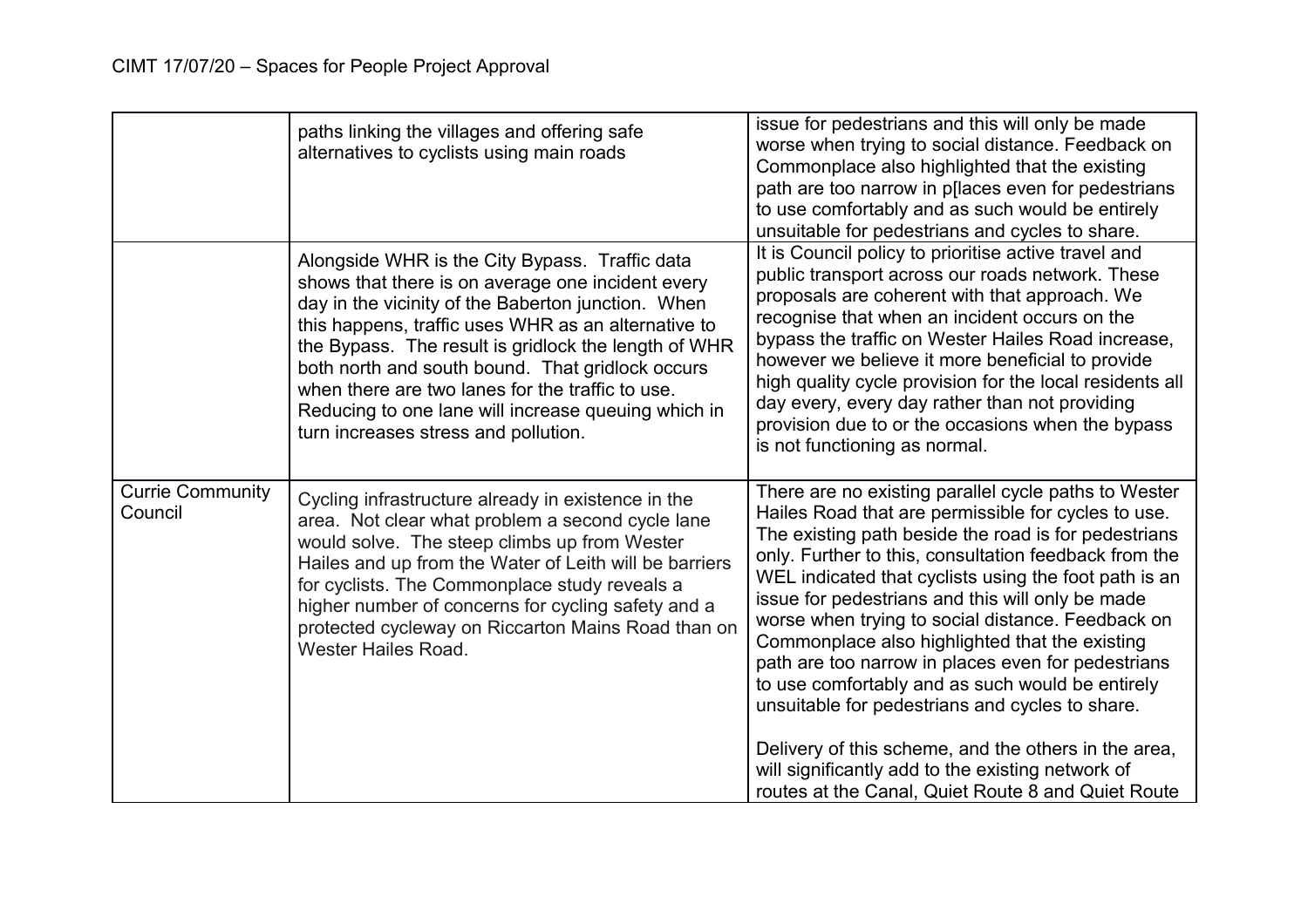|                   |                                                                                                                                                                                                                                                                                                                                                                                                                                                                                                                                                                                                                                                                                                                                                                                                                                                                                                                                                                                                                                                                                        | 9. Specifically, it will provide protected North/South<br>cycle routes and connections to key destinations<br>such as rail stations, education centres, local<br>residences and the major shopping centre in the<br>area. These connections were requested by the<br>local community via earlier consultations under<br>WEL.<br>We appreciate the call for further calls for cycle<br>interventions. Unfortunately, with a limited budget<br>we unable to action every project.                                                                                                                                                                                                                                                                                                                                                                                                                                                                                                                        |
|-------------------|----------------------------------------------------------------------------------------------------------------------------------------------------------------------------------------------------------------------------------------------------------------------------------------------------------------------------------------------------------------------------------------------------------------------------------------------------------------------------------------------------------------------------------------------------------------------------------------------------------------------------------------------------------------------------------------------------------------------------------------------------------------------------------------------------------------------------------------------------------------------------------------------------------------------------------------------------------------------------------------------------------------------------------------------------------------------------------------|--------------------------------------------------------------------------------------------------------------------------------------------------------------------------------------------------------------------------------------------------------------------------------------------------------------------------------------------------------------------------------------------------------------------------------------------------------------------------------------------------------------------------------------------------------------------------------------------------------------------------------------------------------------------------------------------------------------------------------------------------------------------------------------------------------------------------------------------------------------------------------------------------------------------------------------------------------------------------------------------------------|
| <b>Balerno CC</b> | Such a development could potentially have serious<br>effects on traffic on the Lanark Road West and in the<br>Upper Water of Leith Valley, and those might extend<br>to affecting the local economy and access to<br>facilities. Any alteration in arrangements for Wester<br>Hailes Road especially at Gillespie Crossroads is a<br>matter of considerable concern to the communities of<br>the Upper Water of Leith Valley. It is regrettable that<br>the City Council did not seem to consider it right to<br>seek the views of Community Councils whose areas<br>could be directly impacted by the proposal, including<br>Balerno.<br>Our concerns relating to the impact of the current<br>proposals are now also augmented therefore by our<br>concerns that the City seems in our opinion to have<br>failed to carry out a proper consultation process. We<br>can of course accept that we live in strange times<br>where it may not be possible to engage the usual<br>ordinary rules and processes in cases such as this.<br>However The City Council took no steps to advise | Wester Hailes Road falls into the area covered by<br>Wester Hailes CC (not established) and Juniper<br>Green & Baberton Mains CC. We welcome the<br>comments from neighbouring CCs and will arrange<br>for future notifications and feedback to be sent to<br>them.<br>This was an administrative oversight which has<br>been rectified. Consequently, we received<br>comments from Juniper Green, Baberton Mains<br>Community Council and neighbouring community<br>councils.<br>Notification was sent to all ward councillors,<br>transport spokespeople, emergency services, Living<br>Streets, Spokes, RNIB, Edinburgh Access Panel<br>and relevant Community Councils on 7 July 2020.<br>Recipients were given five days to respond with<br>comments. The measures would be implemented<br>under emergency delegated decision-making<br>powers using a Temporary Traffic Regulation Order.<br>Given the urgent nature of these works, normal<br>expectations about community consultations cannot |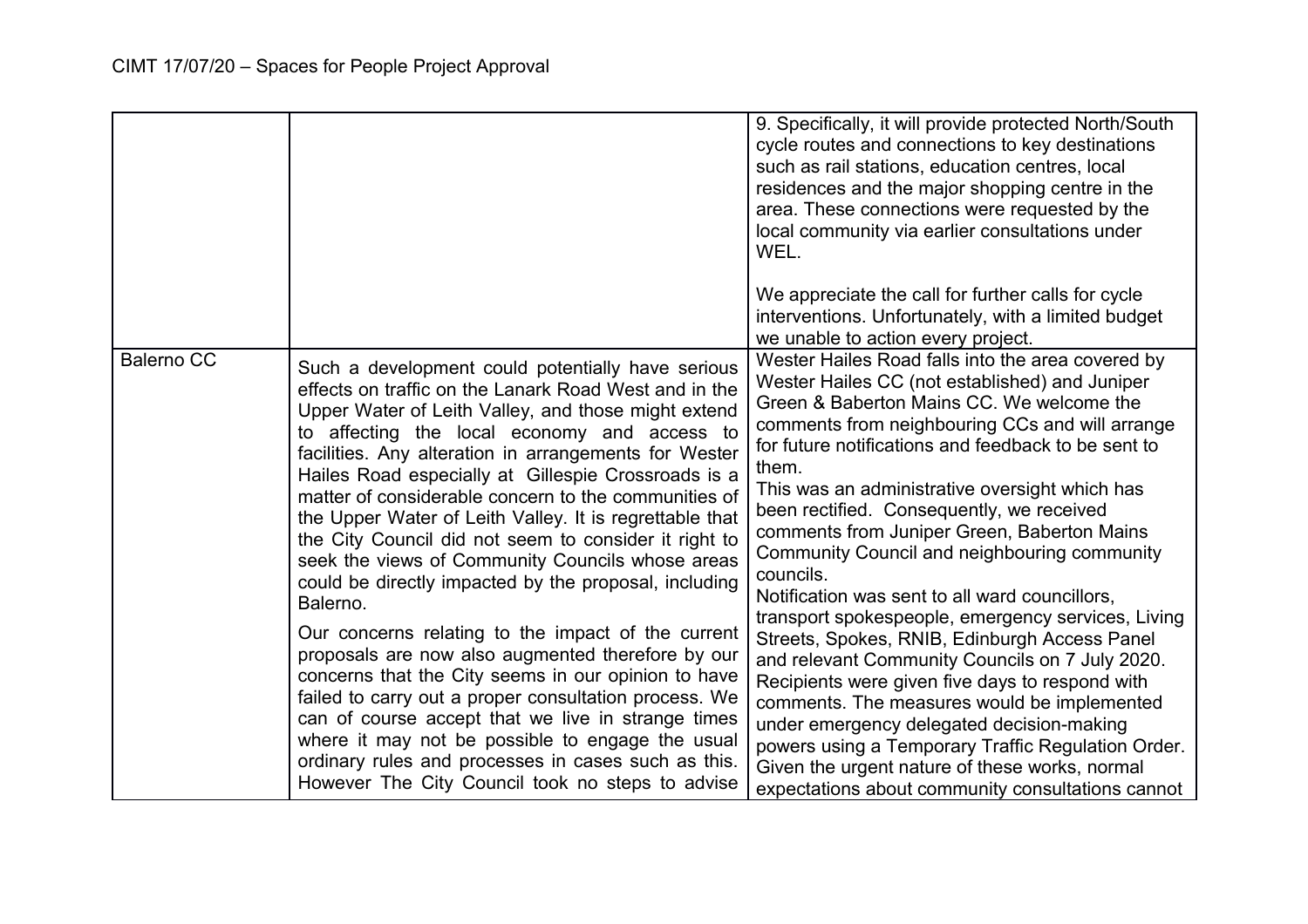|                         | this community when itmought to have known that<br>the community could be materially impacted.<br>We are equally unaware of any systematic evaluation<br>of the proposal for Wester Hailes Road. We<br>recognize that there are multiple arguments for an<br>increased provision of cycle ways in our area. We<br>believe better cycleways could have a significant<br>impact in reducing car use and avoiding some of the<br>traffic congestion that so badly affects communities<br>on the west side of Edinburgh. We are generally<br>supportive of the policy aim to reduce car use. We<br>are not however aware of any overwhelming<br>evidence which militates in favour of the current<br>proposal and certainly no evidence for a crisis-type<br>response in which the proposal is to be accelerated<br>through the City's decision making processes without<br>consultation with affected communities. | be fulfilled.<br>The proposals will provide protected cycling<br>infrastructure on a key major route to important local<br>destinations such as a shopping centre, the rail<br>station, Education centre and cycling routes along<br>the canal. This will enable communities in this area<br>of the city to travel safely by bike as lockdown<br>eases.<br>There is a coherent rationale behind these<br>proposals. They have been evolved based on<br>previous local consultation, via the West Edinburgh<br>Link (WEL) which showed strong support for<br>improving cycle provision along Wester Hailes<br>Road. There were also calls for these type of<br>interventions via the Council's Spaces for People<br>(SfP) Commonplace website. |
|-------------------------|-----------------------------------------------------------------------------------------------------------------------------------------------------------------------------------------------------------------------------------------------------------------------------------------------------------------------------------------------------------------------------------------------------------------------------------------------------------------------------------------------------------------------------------------------------------------------------------------------------------------------------------------------------------------------------------------------------------------------------------------------------------------------------------------------------------------------------------------------------------------------------------------------------------------|-----------------------------------------------------------------------------------------------------------------------------------------------------------------------------------------------------------------------------------------------------------------------------------------------------------------------------------------------------------------------------------------------------------------------------------------------------------------------------------------------------------------------------------------------------------------------------------------------------------------------------------------------------------------------------------------------------------------------------------------------|
| <b>Spokes</b><br>Spokes | We strongly support the proposal to install temporary<br>protected cycle lanes on Wester Hailes<br>Road, and to bring in a 20mph speed limit. Wester<br>Hailes Road forms part of the "Cycling Ring<br>Road", but the existing layout and design makes it<br>feel very hostile for cyclists. Protected<br>cycleways on Wester Hailes Road will be particularly<br>useful for people commuting from south<br>and south west Edinburgh to Sighthill and South<br>Gyle.<br>We also hope that the proposals for Wester Hailes<br>Road will serve, wherever possible, as a template for<br>the rest of the cycling Ring Road.<br><b>Bus stops and cycle lanes:</b> We are supportive of                                                                                                                                                                                                                              | Noted.<br>The floating bus stops designs will be informed by                                                                                                                                                                                                                                                                                                                                                                                                                                                                                                                                                                                                                                                                                  |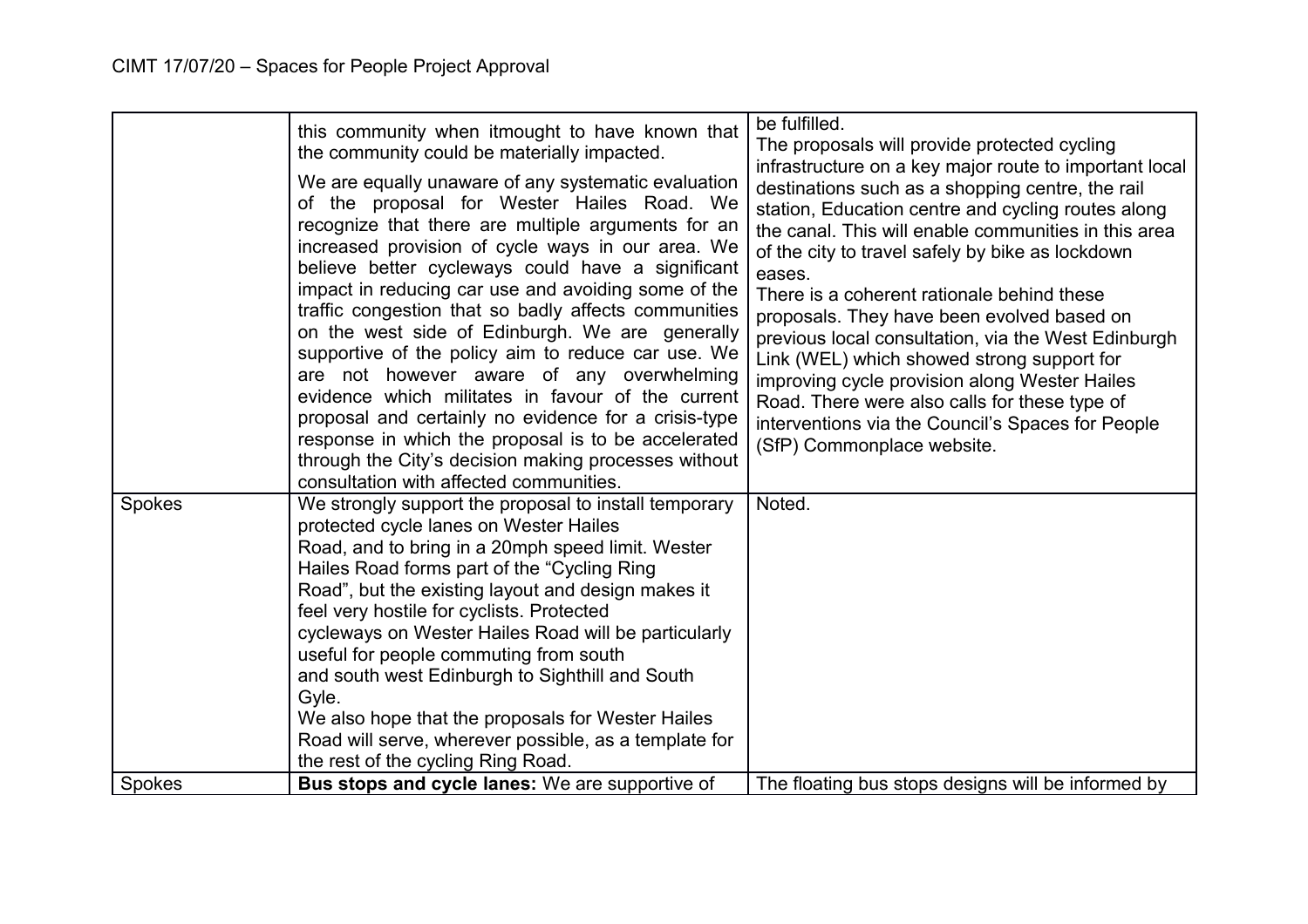|        | "floating" bus stops in principle, and welcome<br>their inclusion in this temporary scheme. However,<br>pedestrians crossing the cycleway at floating<br>bus stops must have clear and explicit priority.<br>Ideally, this would be achieved with controlled<br>crossings, to aid vulnerable pedestrians. Zebra<br>crossings, similar to those at the floating bus<br>stops on Leith Walk, should be included at minimum,<br>and we understand that this is possible<br>using the proposed Rediweld and Vectorial materials.<br>The ramps at the floating bus stops should not be too<br>steep or narrow, as this will cause problems for<br>people using non-standard cycles such as recumbent<br>bikes or handcycles. | the Edinburgh street design guidance and will<br>comprise many of the design elements that a<br>permanent floating stop would have to ensure<br>pedestrian priority and safety.                                                                                                                             |
|--------|-------------------------------------------------------------------------------------------------------------------------------------------------------------------------------------------------------------------------------------------------------------------------------------------------------------------------------------------------------------------------------------------------------------------------------------------------------------------------------------------------------------------------------------------------------------------------------------------------------------------------------------------------------------------------------------------------------------------------|-------------------------------------------------------------------------------------------------------------------------------------------------------------------------------------------------------------------------------------------------------------------------------------------------------------|
| Spokes | Speed limit reduction: We are very pleased to see<br>the proposed reduction in speed limit from<br>40mph to 20mph. We hope that enforcement of this<br>happens                                                                                                                                                                                                                                                                                                                                                                                                                                                                                                                                                          | Noted.                                                                                                                                                                                                                                                                                                      |
| Spokes | Cycle lane widths : There are several places in the<br>proposals where carriageway lanes are over<br>5m wide, next to a 2m cycleway. Widening the<br>cycleways at these points to even 4m would not<br>require the loss of a traffic lane yet have several<br>advantages:<br>• It would become possible for cyclists to overtake<br>other cyclists safely;<br>• Narrow carriageways are known to reduce<br>speeding;<br>• Cyclists would be farther away from vehicles.<br>We note that Cycling by Design gives 2m as the<br>"Desirable Minimum Width" for unidirectional<br>kerb-segregated cycle lanes. Since there is plenty of                                                                                      | We appreciate the suggestion, however, retaining<br>the 5m+ running lane allows more flexibility in the<br>design such that if there is a vehicle breakdown it<br>may be possible to move it to one side and allow<br>traffic to pass at slow speeds. This is important for<br>maintaining the bus service. |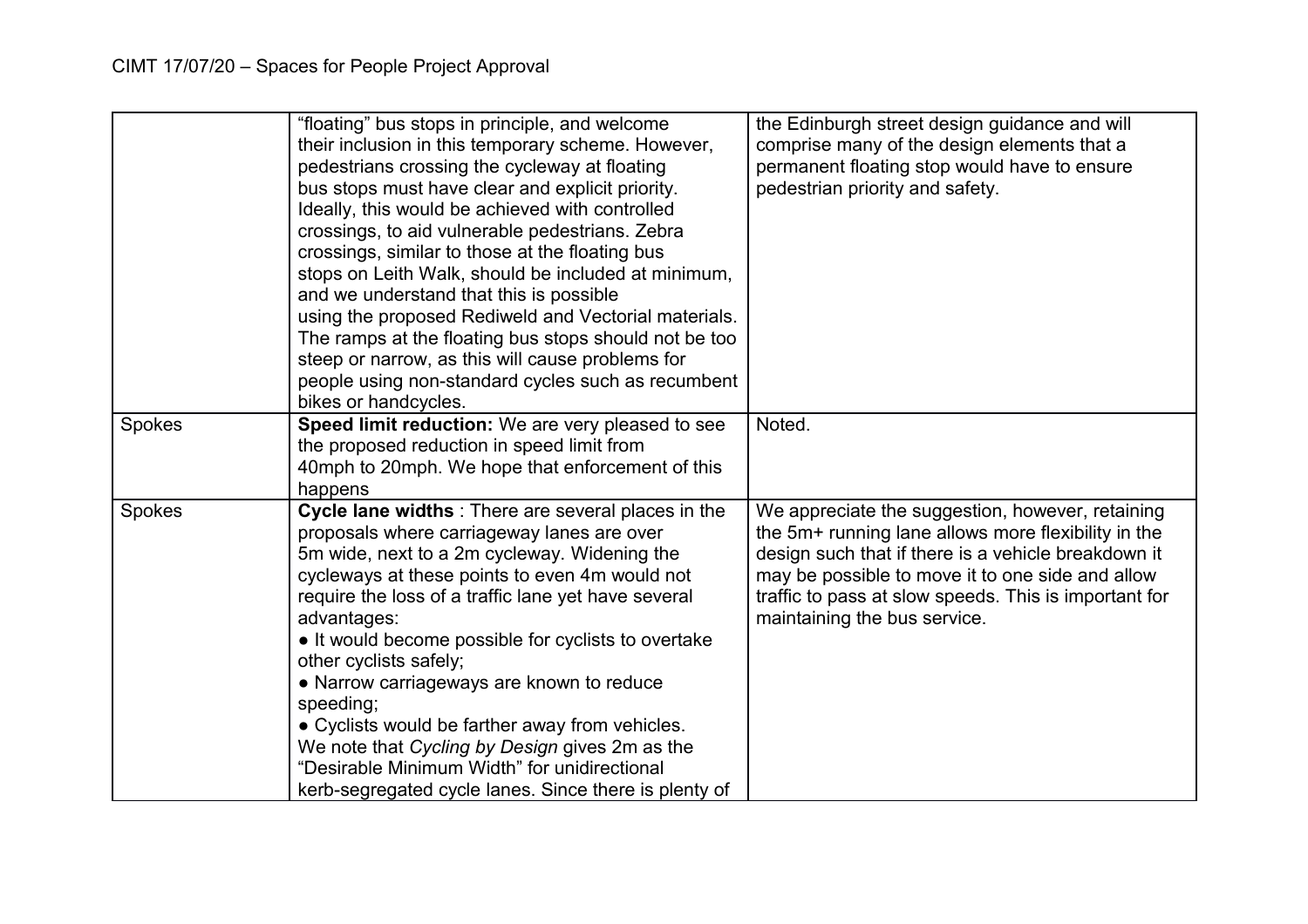|                                  | space here, the proposals should definitely be going<br>beyond the "desirable minimum                                                                                                                                                                                                                                                                                                                                                                                                   |                                                                                                                                                                                                                                                                                                                                                                                                                                               |
|----------------------------------|-----------------------------------------------------------------------------------------------------------------------------------------------------------------------------------------------------------------------------------------------------------------------------------------------------------------------------------------------------------------------------------------------------------------------------------------------------------------------------------------|-----------------------------------------------------------------------------------------------------------------------------------------------------------------------------------------------------------------------------------------------------------------------------------------------------------------------------------------------------------------------------------------------------------------------------------------------|
| <b>Edinburgh Access</b><br>Panel | Please protect pedestrians from cyclists with<br>as much segregation as possible.<br>We would question whether, given the risks<br>that floating bus stops present to pedestrians<br>(particularly to those with a vision<br>impairment), a floating bus stop is justified<br>even when there are two traffic lanes on that<br>side of the road $-$ e.g. near Harvesters Way.<br>Please consider a conventional bus stop<br>instead in situations like this.                            | Floating bus stops are approved under the<br>Edinburgh street design guidance. These temporary<br>stops would have many of the design elements that<br>a permanent floating stop would have to ensure<br>pedestrian priority and safety.                                                                                                                                                                                                      |
|                                  | If you go ahead with floating bus stops, it's<br>essential you take effective measures to slow<br>cyclists right down as they approach - eg with<br>chicanes, rumble strips and signage.<br>Please make sure that access for blue badge holders<br>is at least equivalent to their current access.                                                                                                                                                                                      | We are not aware of any dedicated blue badge<br>parking spaces that this scheme is impacting upon.<br>Blue Badge holders will continue to be able to park<br>free of charge in pay and display and shared use<br>parking places as well as on yellow lines where<br>there is no loading prohibition.                                                                                                                                          |
| <b>Living Streets</b>            | We support improvements to cycling infrastructure<br>which encourages cycling and reduces motor traffic,<br>so long as it is not detrimental to the actual and<br>potential walking environment. Organisations like<br>Spokes have rightly been very clear that new space<br>for cycling must come from space for motor vehicles,<br>rather than for walking. We therefore wish to record<br>our support for the overall programme. However, we<br>have two significant qualifications. | Reducing the road to 20mph will be beneficial to<br>pedestrians, creating a safer road environment.<br>Consultation feedback from the WEL indicated that<br>some people are cycling along the foot path parallel<br>to Wester Hailes Road. This is an issue for<br>pedestrians and this will only be made worse when<br>trying to social distance. The scheme will address<br>this by providing cyclist with an alternative on road<br>route. |
|                                  | <b>Pedestrian improvements</b>                                                                                                                                                                                                                                                                                                                                                                                                                                                          |                                                                                                                                                                                                                                                                                                                                                                                                                                               |
|                                  | It is hard to see *any* improvements for people                                                                                                                                                                                                                                                                                                                                                                                                                                         | Floating bus stops are approved under the                                                                                                                                                                                                                                                                                                                                                                                                     |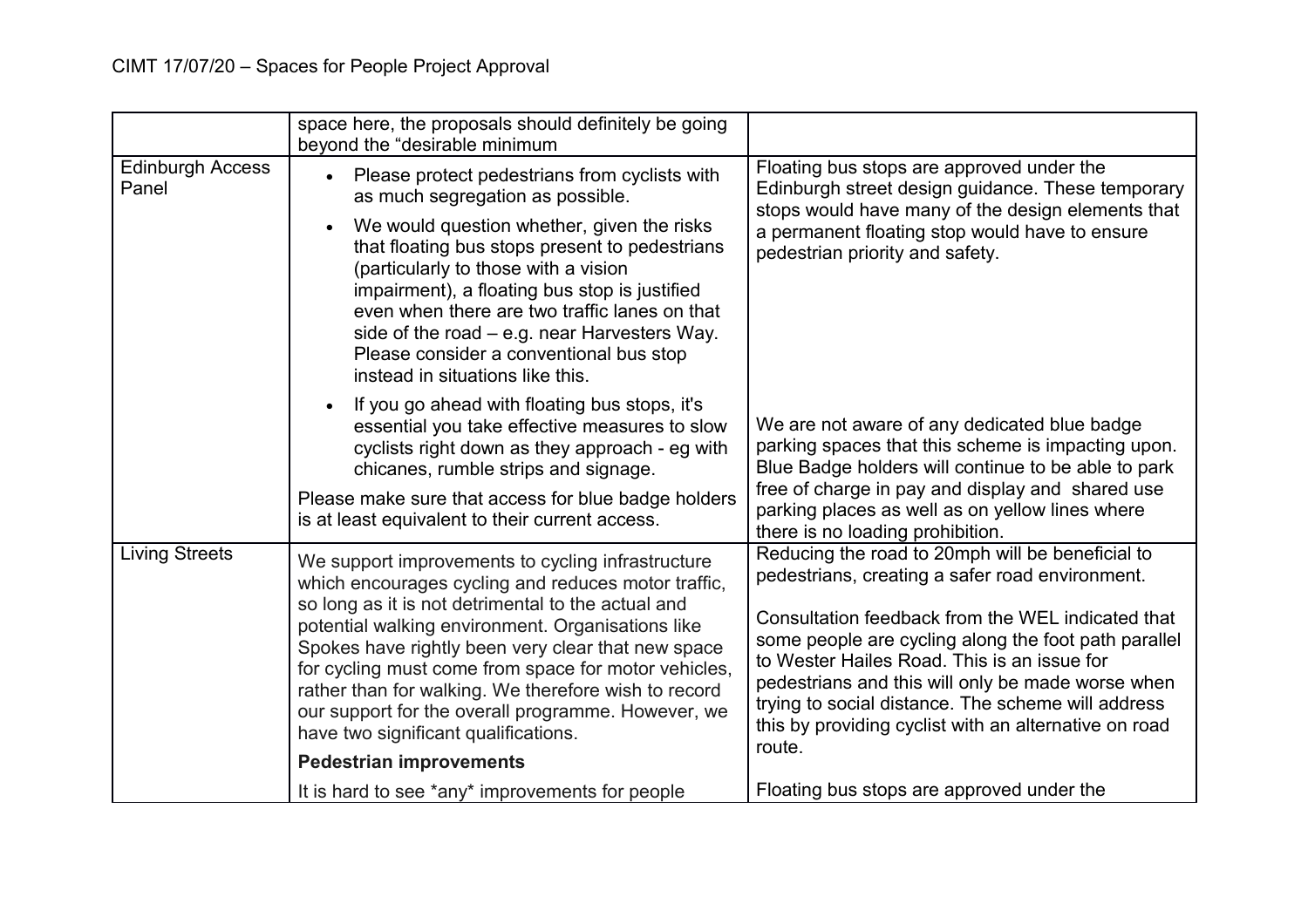| walking in these schemes? While general pavement<br>widening may be difficult to achieve simultaneously<br>with installation of cycle lanes, this should be a<br>priority where pavements are especially narrow (eg<br>south side of Ferry Road). We would expect to see at<br>least significant efforts to remove pavement clutter<br>such as signage poles and guard rails and simple<br>measures such as cutting back hedges, sweeps of<br>roadworks debris (traffic cones, sandbags, etc.) We<br>also want to priority for pedestrians increased at all<br>signalled junctions. Given that almost everyone is a<br>pedestrian in their own neighbourhood, such<br>measures are also likely to increase local support for<br>these schemes, including among people who don't<br>cycle. | Edinburgh street design guidance. These temporary<br>stops would have many of the design elements that<br>a permanent floating stop would have to ensure<br>pedestrian priority and safety. |
|-------------------------------------------------------------------------------------------------------------------------------------------------------------------------------------------------------------------------------------------------------------------------------------------------------------------------------------------------------------------------------------------------------------------------------------------------------------------------------------------------------------------------------------------------------------------------------------------------------------------------------------------------------------------------------------------------------------------------------------------------------------------------------------------|---------------------------------------------------------------------------------------------------------------------------------------------------------------------------------------------|
| <b>Floating Bus stops</b>                                                                                                                                                                                                                                                                                                                                                                                                                                                                                                                                                                                                                                                                                                                                                                 |                                                                                                                                                                                             |
| We note that there are dozens of 'bus stop bypasses'<br>or 'floating bus stops' proposed in these cycle<br>schemes, which route cyclists between the bus stop<br>and the pavement, rather than on the road. There<br>appear to be at least: 13 on Comiston Road, 10 on<br>Ferry Road, 9 in Wester Hailes, 7 on Meadow Place<br>Road and 5 on Fountainbridge.                                                                                                                                                                                                                                                                                                                                                                                                                              |                                                                                                                                                                                             |
| As the Council's Active Travel team is well aware,<br>the Living Streets Edinburgh Group has never been<br>happy with this design concept which means that bus<br>passengers boarding - and especially alighting from -<br>buses have to cross a cycle way and may therefore<br>unexpectedly encounter a cyclist, possibly travelling<br>at considerable speed. While we recognise the<br>benefits for cyclists, this design can only                                                                                                                                                                                                                                                                                                                                                     |                                                                                                                                                                                             |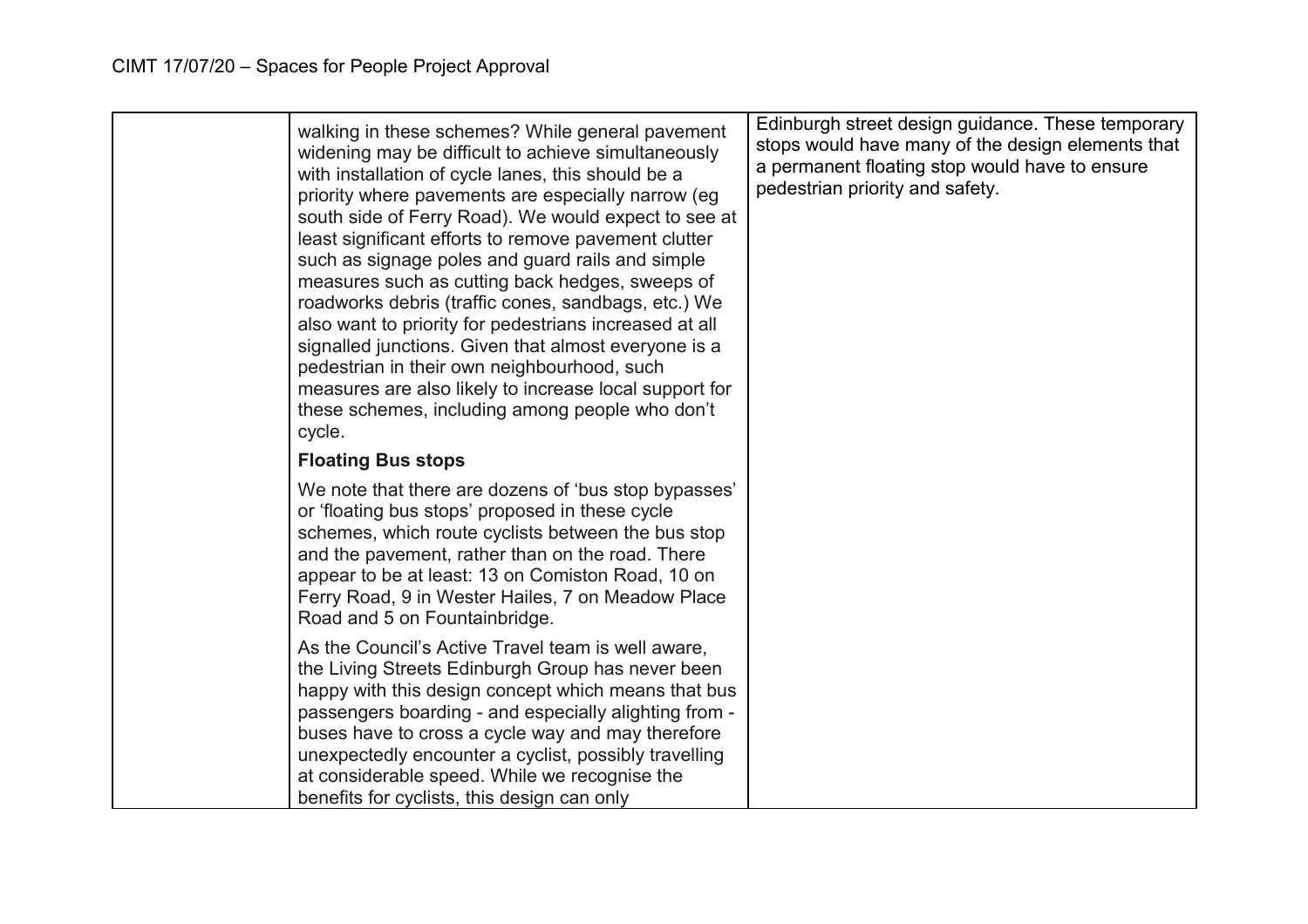|        | disadvantage bus users and pedestrians, especially<br>older people and blind people, many of whose<br>representative organisations have objected to the<br>design concept.                                                                                                                                                                                                                                                                                                                                                                                                   |                                                                                                                                                                                                                                                                                                                                                    |
|--------|------------------------------------------------------------------------------------------------------------------------------------------------------------------------------------------------------------------------------------------------------------------------------------------------------------------------------------------------------------------------------------------------------------------------------------------------------------------------------------------------------------------------------------------------------------------------------|----------------------------------------------------------------------------------------------------------------------------------------------------------------------------------------------------------------------------------------------------------------------------------------------------------------------------------------------------|
|        | Living Streets Edinburgh did not object to the first<br>Leith Walk examples, on the understanding that a full<br>monitoring and evaluation was carried out. The<br>Council eventually agreed to this in 2017 but<br>although we understand that this exercise has long<br>been completed, it has never been published. It is<br>wholly inappropriate to use the Covid19 pandemic<br>and 'spaces for everyone' programme as the means<br>for the sudden mass installation of these<br>controversial bus stop designs at virtually no notice<br>and with minimal consultation. |                                                                                                                                                                                                                                                                                                                                                    |
|        | We therefore strongly oppose their inclusion in the<br>Council's current proposals. We suggest that instead,<br>a much wider review exercise is taken at a later date,<br>to consider the use of floating bus stops in the city<br>strategically, once evaluation evidence is in the<br>public domain. This should involve all relevant<br>interests - walking, cycling, bus passengers, disability<br>groups, etc.                                                                                                                                                          |                                                                                                                                                                                                                                                                                                                                                    |
| Public | All eight respondents raised concerns about the<br>proposals. Key issues include:<br>The proposal does not take account of the the<br>ongoing study of local traffic supported by the<br>three Community Councils (Balerno, Currie<br>and Juniper Green and Baberton Mains), and<br>Heriot-Watt University.                                                                                                                                                                                                                                                                  | The proposal is a temporary scheme that has<br>taken cognisance of other permanent council<br>led proposals for the road, such as WEL. Any<br>other studies may be considered by the<br>council as part any permanent schemes in<br>the future.<br>We do not think that displacement of traffic or<br>congestion will cause significant issues for |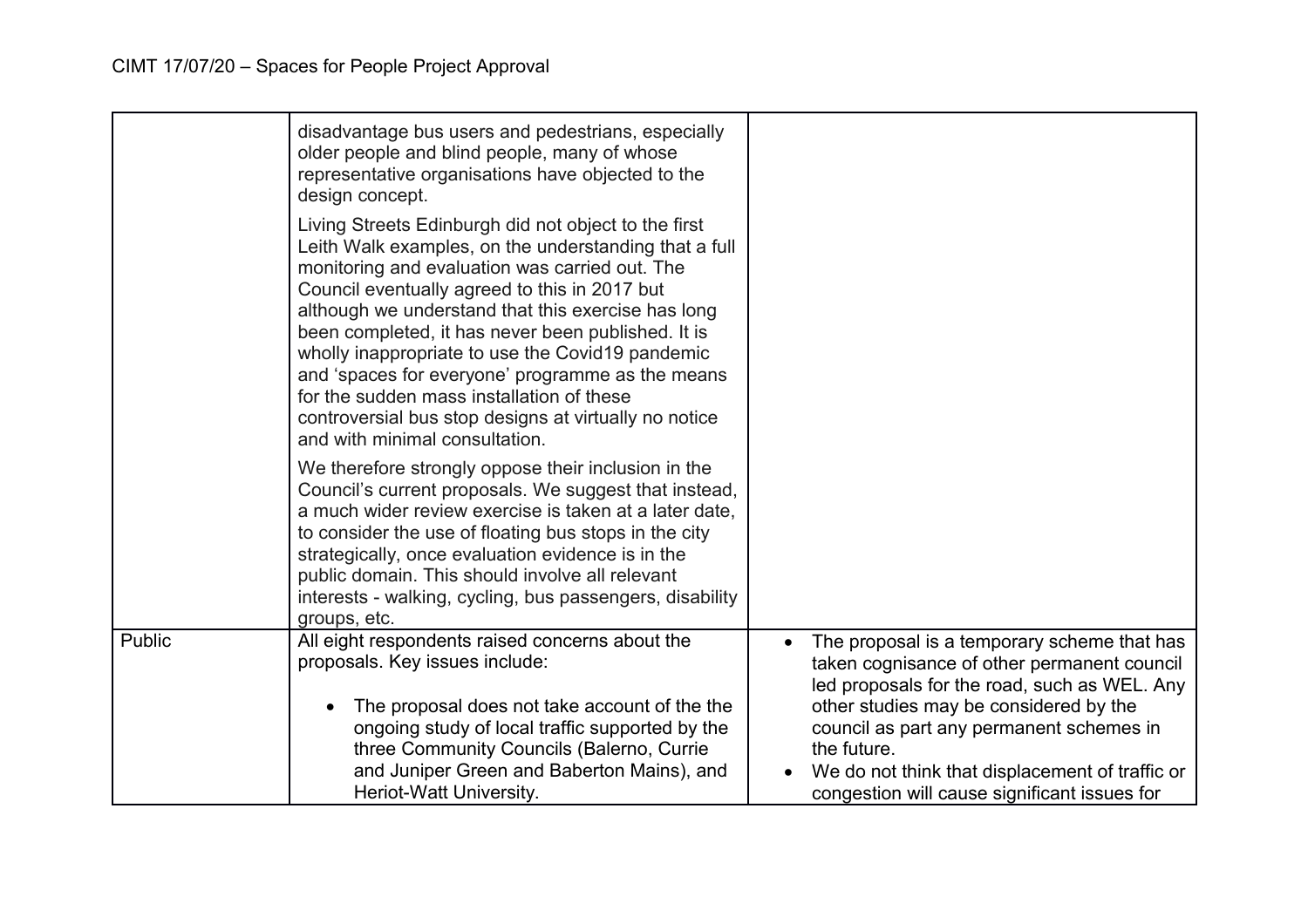| displacement of traffic<br>costs<br>congestion<br>Alternative route for cyclists already exists<br>Wester Hailes proposal does not feature in<br>City Plan 2030<br>How will design at Gillespie Crossroads fit with<br>the Scheme | achieving key Council policies of increasing<br>active travel and public transport whilst<br>decreasing private car use.<br>All of the scheme's the funding comes<br>directly from the Scottish Government and<br>may only be used for such temporary<br>interventions. As such there is no impact on<br>other council budgets.<br>There are no existing parallel cycle paths to<br>Wester Hailes Road that are permissible for<br>cycles to use. The existing path beside the<br>road is for pedestrians only. Further to this,<br>consultation feedback from the WEL<br>indicated that cyclists using the foot path is<br>an issue for pedestrians and this will only be<br>made worse when trying to social distance.<br>Feedback on Commonplace also highlighted<br>that the existing path are too narrow in<br>places even for pedestrians to use<br>comfortably and as such would be entirely<br>unsuitable for pedestrians and cycles to<br>share.<br>There is a permanent proposal for Wester<br>Hailes Road, the WEL. This is noted in key<br>Council transport plans, such as the Active<br>Travel Action Plan, and fits within the policies<br>of the existing Local transport Strategy and<br>the proposed City Mobility Plan. These<br>plans/strategies are synergistic with the City<br>Plan 2030.<br>Any permanent design being developed for the<br>Gillespie Crossroads would take cognisance of the |
|-----------------------------------------------------------------------------------------------------------------------------------------------------------------------------------------------------------------------------------|-----------------------------------------------------------------------------------------------------------------------------------------------------------------------------------------------------------------------------------------------------------------------------------------------------------------------------------------------------------------------------------------------------------------------------------------------------------------------------------------------------------------------------------------------------------------------------------------------------------------------------------------------------------------------------------------------------------------------------------------------------------------------------------------------------------------------------------------------------------------------------------------------------------------------------------------------------------------------------------------------------------------------------------------------------------------------------------------------------------------------------------------------------------------------------------------------------------------------------------------------------------------------------------------------------------------------------------------------------------------------------------------------------------------------|
|-----------------------------------------------------------------------------------------------------------------------------------------------------------------------------------------------------------------------------------|-----------------------------------------------------------------------------------------------------------------------------------------------------------------------------------------------------------------------------------------------------------------------------------------------------------------------------------------------------------------------------------------------------------------------------------------------------------------------------------------------------------------------------------------------------------------------------------------------------------------------------------------------------------------------------------------------------------------------------------------------------------------------------------------------------------------------------------------------------------------------------------------------------------------------------------------------------------------------------------------------------------------------------------------------------------------------------------------------------------------------------------------------------------------------------------------------------------------------------------------------------------------------------------------------------------------------------------------------------------------------------------------------------------------------|